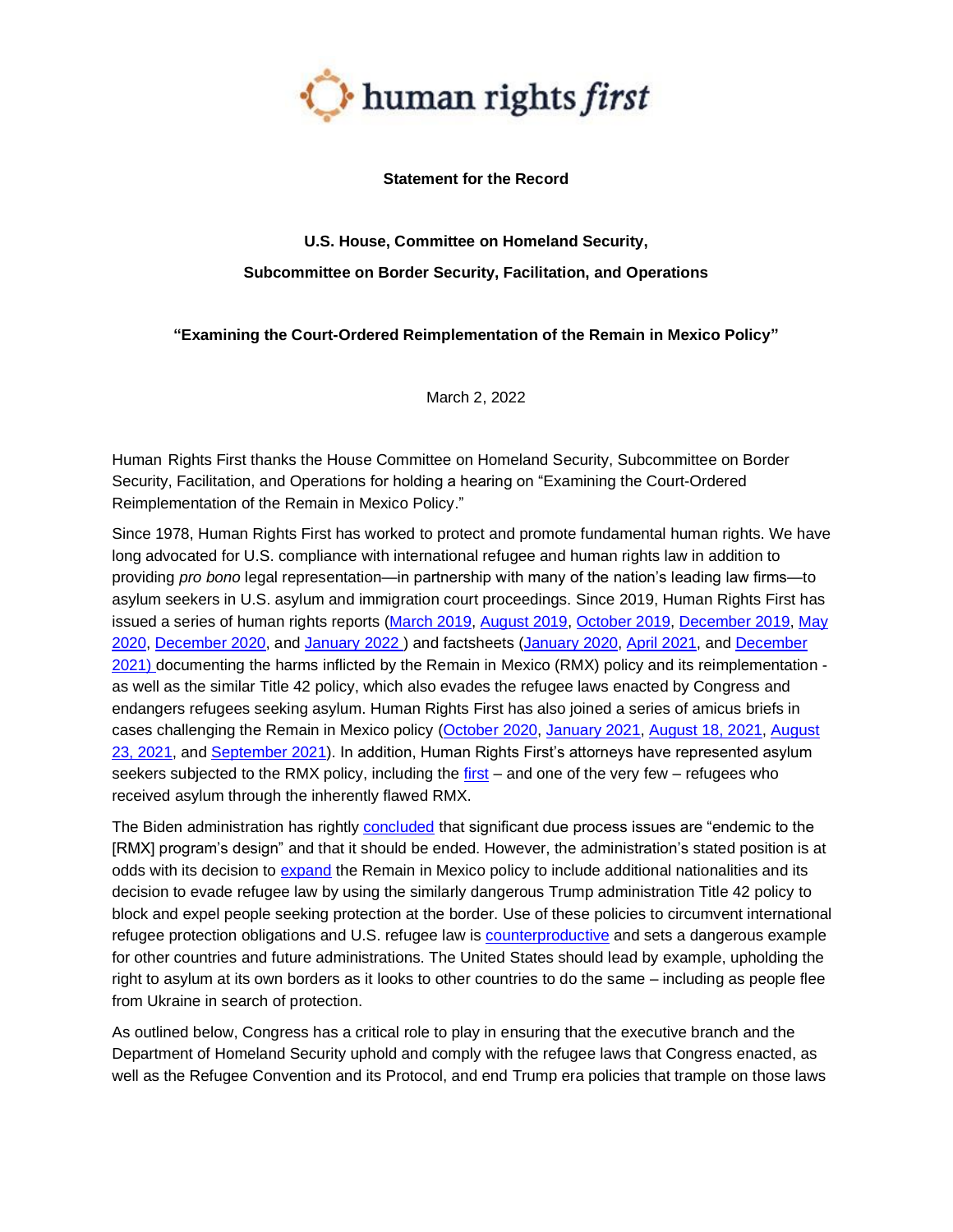and legal treaty commitments. Congress must hold the Biden administration accountable to its refugee protection obligations.

#### **Remain in Mexico Endangers Migrants and Asylum Seekers**

Returning migrants and asylum seekers to Mexico to await their U.S. immigration court hearings is dangerous and inhumane. Under the Trump administration, RMX resulted in massive human rights violations against migrants and asylum seekers forcibly returned to Mexico. During the two years that the Trump administration implemented RMX, Human Rights First tracked at least [1,544](https://www.humanrightsfirst.org/campaign/remain-mexico) publicly reported cases of kidnappings, murder, torture, rape, and other violent attacks against people returned to Mexico. They include a Honduran woman and her seven-year-old daughter who were [abducted](https://www.humanrightsfirst.org/sites/default/files/HumanRightsFiascoDec19.pdf) from inside the Mexican migration office in Nuevo Laredo immediately after DHS returned them to Mexico following an RMX immigration court hearing, a Salvadoran asylum seeker who was [killed](https://www.latimes.com/california/story/2019-12-12/attorney-central-american-in-mpp-program-murdered-in-tijuana) in Tijuana in November 2019 after having been returned under RMX, and a 19-year-old Cuban asylum seeker who was [shot and killed](https://www.buzzfeednews.com/article/adolfoflores/asylum-seeker-killed-in-mexico)  in Ciudad Juárez in May 2021. The U.S. Department of Homeland Security (DHS) concluded in its October 2021 [memorandum](https://www.dhs.gov/sites/default/files/publications/21_1029_mpp-termination-justification-memo.pdf) terminating RMX that "significant evidence indicates that individuals were subject to extreme violence and insecurity at the hands of transnational criminal organizations that profited from putting migrants in harms' way while awaiting their court hearings in Mexico."

The Biden administration also continues to use the Trump-era [Title 42](https://www.humanrightsfirst.org/resource/illegal-and-inhumane-biden-administration-continues-embrace-trump-title-42-policy-attacks) policy to block and expel migrants and asylum seekers to danger in Mexico and the countries they fled under the pretext of protecting public health-- a policy that the State Department's top legal expert determined was [illegal](https://www.politico.com/f/?id=0000017c-4c4a-dddc-a77e-4ddbf3ae0000) and has been repeatedly condemned as specious by leading [public](https://www.publichealth.columbia.edu/research/program-forced-migration-and-health/july-2021-letter-hhs-secretary-becerra-and-cdc-director-walensky-title-42-order) [health](https://www.publichealth.columbia.edu/node/76271) [experts.](https://thehill.com/opinion/immigration/576956-the-cdcs-title-42-order-fuels-racism-and-undermines-public-health) The U.S. Department of State advises American citizens to avoid travel to the very border regions of Mexico where asylum seekers are returned under Remain in Mexico and Title 42. As of February 2022, the Mexican border state of Tamaulipas remained at a designated Level Four "Do Not Travel" threat level as "[o]rganized crime activity – including gun battles, murder, armed robbery, carjacking, kidnapping, forced disappearances, extortion, and sexual assault – is common along the northern border" and "[h]eavily armed members of criminal groups often patrol areas of the state and operate with impunity, particularly along the border region from Reynosa to Nuevo Laredo." In addition, the State Department advisory reports that in Baja California "[t]ransnational criminal organizations compete in the border area to establish narco-trafficking and human smuggling routes," warns of "[b]attles for territory between criminal groups" in Chihuahua state which borders New Mexico and Texas, and acknowledges that to Arizona's south "Sonora is a key location used by the international drug trade and human trafficking networks."

Since President Biden took office, Human Rights First has tracked at least [8,705](https://www.humanrightsfirst.org/sites/default/files/AttacksonAsylumSeekersStrandedinMexicoDuringBidenAdministration.1.13.2022.pdf) additional reports of kidnapping, rape, human trafficking, torture, and other violent attacks against migrants expelled to or blocked in Mexico due to the Title 42 policy. Migrants and asylum seekers the Biden administration is returning to Mexico under RMX are forced to endure escalating dangers in Mexico. For example, in January 2022 a Venezuelan asylum seeker told Human Rights First he was beaten and robbed in Ciudad Juárez as he was returning to his shelter after obtaining a COVID-19 test to be able to attend his RMX hearing. Other RMX enrollees have been robbed in shelters in Mexico after DHS returned them. Mexican authorities, including police and immigration officers, [perpetrate](https://www.hrw.org/world-report/2021/country-chapters/mexico) and [refuse to investigate](https://www.borderreport.com/regions/mexico/human-rights-group-critical-levels-of-impunity-in-mexico/) violent attacks against asylum seekers and migrants, including through collusion with powerful cartels that use their [control](https://www.state.gov/reports/2020-country-reports-on-human-rights-practices/mexico/) over Mexican territory to kidnap, torture, and extort returned/expelled asylum seekers who are targeted due to their status as migrants as well as their race, gender, sexual orientation, and ties with family in the United States. These targeted attacks are not limited to the U.S.-Mexico border region.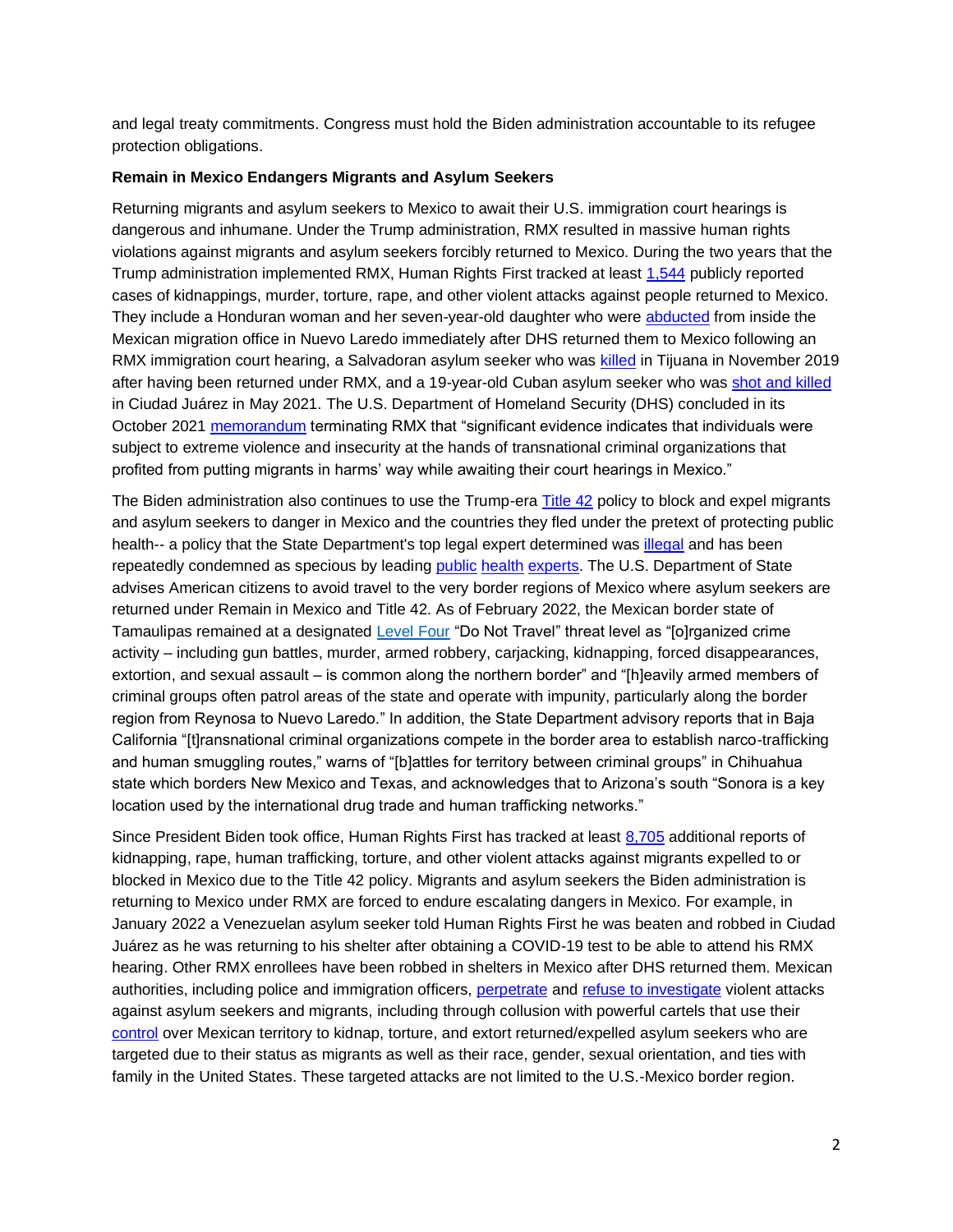Cartels and other organized criminal groups subject migrants and asylum seekers to kidnappings, extortion, and other violence throughout the country, including in central and southern Mexico.

# **Remain in Mexico Blocks Refugees from Asylum Protection and Cannot Provide Fair Access to the U.S. Asylum System**

Under the Trump administration, RMX [denied](https://www.humanrightsfirst.org/sites/default/files/HumanRightsFiascoDec19.pdf) asylum seekers due process and drastically [restricted](https://www.supremecourt.gov/DocketPDF/21/21A21/188222/20210823085748543_Biden%20v%20TX%20NGO%20Amici%20Motion%20and%20Brief%20Final%20to%20File%202021.08.23.pdf) access to counsel, legal information, and the ability of asylum seekers to attend and participate in their own immigration hearings. Just to reach U.S. immigration courts, asylum seekers were [forced](https://www.humanrightsfirst.org/sites/default/files/hrfordersfromabove.pdf) [t](https://www.humanrightsfirst.org/sites/default/files/hrfordersfromabove.pdf)o risk kidnapping and violence. Many were [abducted](https://www.humanrightsfirst.org/sites/default/files/HumanRightsFiascoDec19.pdf) while traveling through border regions to attend hearings or directly outside ports of entry before or after their hearings. As a result of the policy's inherent flaws, *in absentia* removal orders were issued in at least [44 percent](https://www.supremecourt.gov/DocketPDF/21/21A21/188222/20210823085748543_Biden%20v%20TX%20NGO%20Amici%20Motion%20and%20Brief%20Final%20to%20File%202021.08.23.pdf) of RMX cases. Immigration judges have ordered asylum seekers in RMX deported when they missed court hearings even after being informed that the asylum seekers were kidnapped in Mexico. As a result of these dangers, [refugees](https://www.humanrightsfirst.org/sites/default/files/HumanRightsFiascoDec19.pdf) with protection needs have [given up](https://www.expressnews.com/news/us-world/border-mexico/article/Kidnapped-and-attacked-in-Mexico-migrants-are-14474487.php) on their cases rather than [risk their lives](https://www.humanrightsfirst.org/sites/default/files/MPP-aYearofHorrors-UPDATED.pdf) to attend court, and some have even [returned](https://www.humanrightsfirst.org/sites/default/files/MPP%20Amicus%20Brief.pdf) to their home countries at risk of further persecution because of the harms they had suffered while trapped in Mexico.

Many U.S. attorneys and humanitarian groups have unable to travel to dangerous Mexican border regions to represent asylum seekers stranded under RMX because of the risks to their safety. Their fears are justified. As Human Rights First explained in a November 2021 [factsheet,](https://www.humanrightsfirst.org/resource/remain-mexico-restart-threatens-safety-attorneys-and-humanitarian-workers) U.S. based attorneys have been [threatened](https://www.buzzfeednews.com/article/adolfoflores/immigration-attorneys-mpp-pro-bono-list) with kidnapping and violence in connection with their representation of people in RMX. Given the many security, logistical, due process and ethical impediments to legal representation that are inherent to RMX, the vast majority of RMX returnees were not able to find lawyers, according to immigration court data analyzed by the Syracuse University Transactional Records Access Clearinghouse [\(TRAC\)](https://trac.syr.edu/phptools/immigration/mpp/). As of December 2020, [97 percent](https://www.humanrightsfirst.org/sites/default/files/MPP%20Amicus%20Brief.pdf) of individuals in RMX whose cases had been decided did not have an attorney. By contrast, in non-RMX proceedings, only [nine](https://www.humanrightsfirst.org/sites/default/files/MPP%20Amicus%20Brief.pdf) [percent](https://www.humanrightsfirst.org/sites/default/files/MPP%20Amicus%20Brief.pdf) of non-detained asylum seekers whose cases concluded in fiscal year 2018 did not have legal representation at any point during their proceedings. Of the nearly 70,000 people placed in RMX under the Trump administration, only [523](https://www.cbp.gov/newsroom/stats/migrant-protection-protocols-fy-2020) people—less than one percent—were granted relief while in RMX.

## **The Biden Administration's Reimplementation of RMX Has Not Addressedthe Policy's Fundamental, Unfixable Flaws**

The inherently flawed RMX policy cannot be made safe, as its reimplementation by the Biden administration has already made clear. Customs and Border Protection (CBP) officers continue to return migrants and asylum seekers to grave danger in Mexico, including individuals who were previously harmed or threatened there, including by Mexican government officials. More than 90 percent of the more than [673 people](https://www.dhs.gov/sites/default/files/2022-02/22_0215_plcy_mpp_cohort_report_feb2022.pdf) placed by CBP in RMX since December 2021 are from Nicaragua (59 percent), Venezuela (23 percent), and Cuba (10 percent) - countries from which many are fleeing repressive regimes and deepening political and humanitarian crises. Very few have been able to find attorneys to represent them in immigration court to assist them in preparing their applications for asylum. The [changes](https://www.dhs.gov/sites/default/files/publications/21_1202_plcy_mpp-policy-guidance.pdf) to RMX procedures implemented by the Biden administration cannot fix its fundamental flaws. Indeed, the UNHCR representative to the United States [stated,](https://www.unhcr.org/en-us/news/press/2021/12/61a8eeef4/unhcr-comment-reinstatement-policy-endangers-asylum-seekers.html) in response to the reimplementation of RMX, that "the announced adjustments to the policy are not sufficient to address [UNHCR's] fundamental concerns" about the safety and due process rights of asylum seekers subjected to RMX.

Soon after its reinstatement in December 2021, the asylum officers' union [described](https://twitter.com/camiloreports/status/1466507045964853260) the RMX policy as "irredeemably flawed" and stated that its restart "makes our members complicit in violations of U.S.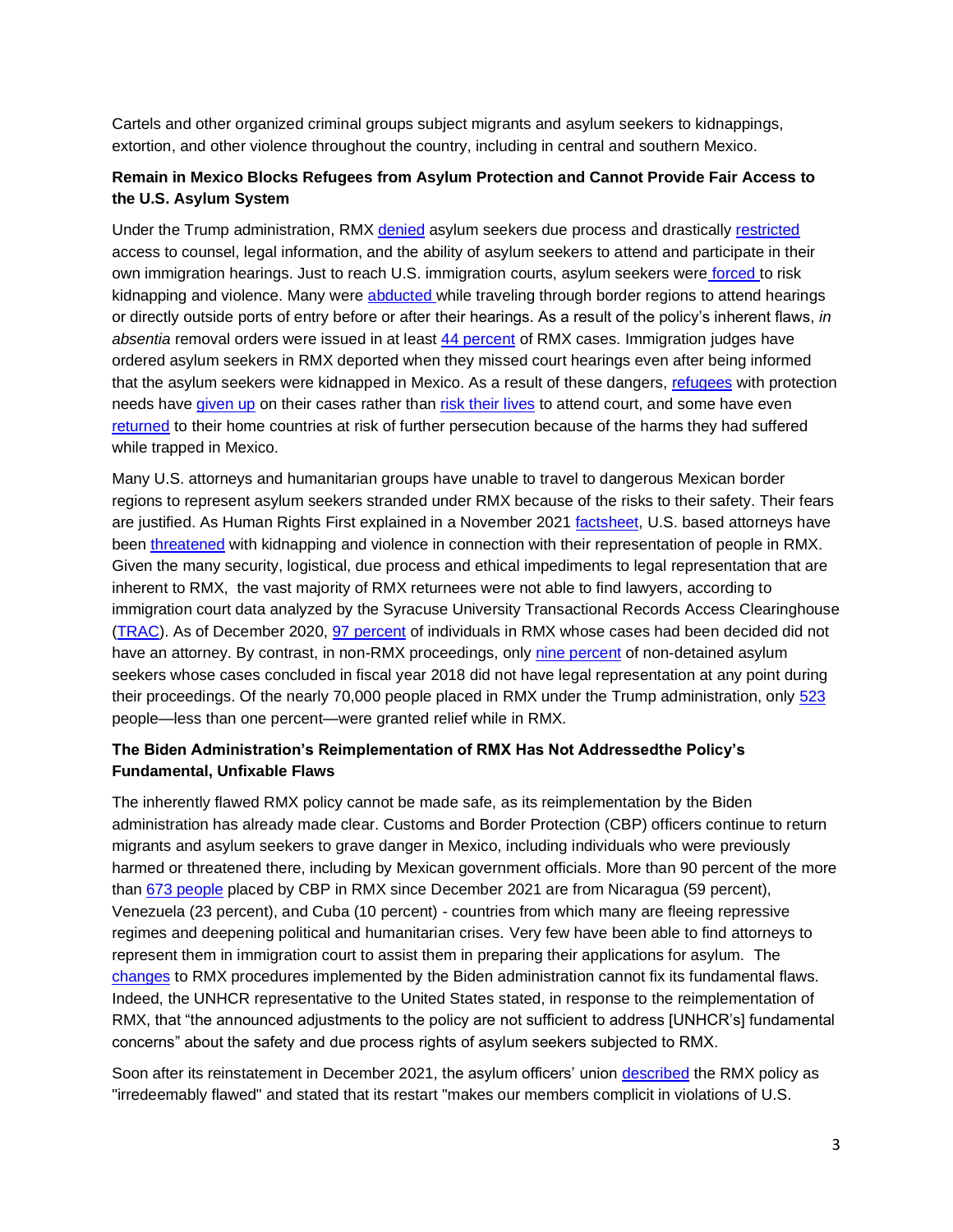federal law and binding international treaty obligations of non-refoulement that they have sworn to uphold." The Round Table of Former Immigration Judges wrote, "there has been no greater affront to due process, fairness, and transparency than the MPP, or "Remain in Mexico" policy. Instituted under the Trump Administration, it appears to have been motivated by nothing other than cruelty."

#### *Return to Danger, Risk of* Refoulement

CBP officers continue to return migrants and asylum seekers to grave danger in Mexico, including individuals who were previously harmed there, where they are at risk of onward refoulement by Mexican officials.

In a January 2022 report, ["A Shameful Record,](https://www.humanrightsfirst.org/sites/default/files/ShamefulRecord.pdf)" Human Rights First documented cases of people returned by CBP to Ciudad Juárez under RMX after severe harm in Mexico. For example, a Nicaraguan asylum seeker who had been recently kidnapped near the border in Mexico and tortured by electrocution and beatings for three weeks was sent back to Mexico by CBP in December 2021. Nearly all of the 16 RMX returnees Human Rights First interviewed in Ciudad Juárez in December 2021 reported having suffered violence, kidnappings, and/or extortion in Mexico – including at the hands of Mexican police or other government officers. Likewise, the Border Project, which provided legal consultations to individuals being returned to Ciudad Juárez in December 2021, reported that more than 70 percent of the 87 individuals that Border Project attorneys spoke to had been persecuted by Mexican police and other government officials. As the Border Project [noted](https://www.humanrightsfirst.org/sites/default/files/ShamefulRecord.pdf) in a communication to Human Rights First, this level of violence by Mexican officials "raises serious concerns about the Biden administration's assurances that the Government of Mexico will assist in protecting the migrants returned" under RMX.

Asylum seekers returned to Mexico by the Biden administration are at grave risk of chain *refoulment,* i.e., illegal return, to countries where they would face persecution or torture. The Mexican government has [deported](https://www.humanrightsfirst.org/resource/human-rights-travesty-biden-administration-embrace-trump-asylum-expulsion-policy-endangers) asylum seekers whom the Biden administration had expelled or blocked from seeking U.S. protection under Title 42 —including some who presented documentation showing they had legal status in Mexico. Though the Biden administration is offering to [bus](https://www.borderreport.com/hot-topics/immigration/mpp-restarts-in-south-texas-but-most-asylum-seekers-choose-to-wait-in-mexico-interior/) people returned to the dangerous border city Matamoros under RMX to Monterrey, a city in Mexico's interior, they remain at risk of violent crime or chain *refoulment*. For example, a Venezuelan asylum seeker told Human Rights First that Mexican police twice extorted him in Monterrey before he was placed in RMX and returned to Mexico in December 2021. This Venezuelan asylum seeker also reported that Mexican immigration authorities in Monterrey had threatened and forced him and other asylum seekers onto a bus to the south of Mexico, where Mexican immigration officers detained him, even though he had documentation showing he was legally present in Mexico. The asylum seeker was released in southern Mexico with instructions to leave Mexico within 10 days or face deportation to Venezuela.

#### *Flawed Fear Screenings*

RMX fear of return to Mexico screenings remain fundamentally flawed at every stage. The Biden administration has chosen to use a heightened screening standard, instead of the credible fear standard set by Congress for the expedited removal process, for RMX *non-refoulement* interviews (NRI). The "reasonable possibility" [standard](https://immpolicytracking.org/policies/uscis-raises-standard-for-initial-crediblereasonable-fear-interviews/#/tab-policy-documents) applied in these preliminary telephonic screenings is equivalent to what asylum seekers must show to establish eligibility for asylum after a full immigration court hearing. These interviews are conducted while individuals are being held - often for days - in freezing CBP holding cells and generally without counsel present—only [20 \(three percent\)](https://www.dhs.gov/sites/default/files/2022-02/22_0215_plcy_mpp_cohort_report_feb2022.pdf) of 595 people in RMX who claimed fear of return to Mexico in December 2021 and January 2022 had an attorney present for their NRI. Unsurprisingly, few individuals have been found to have a fear of return to Mexico under RMX. According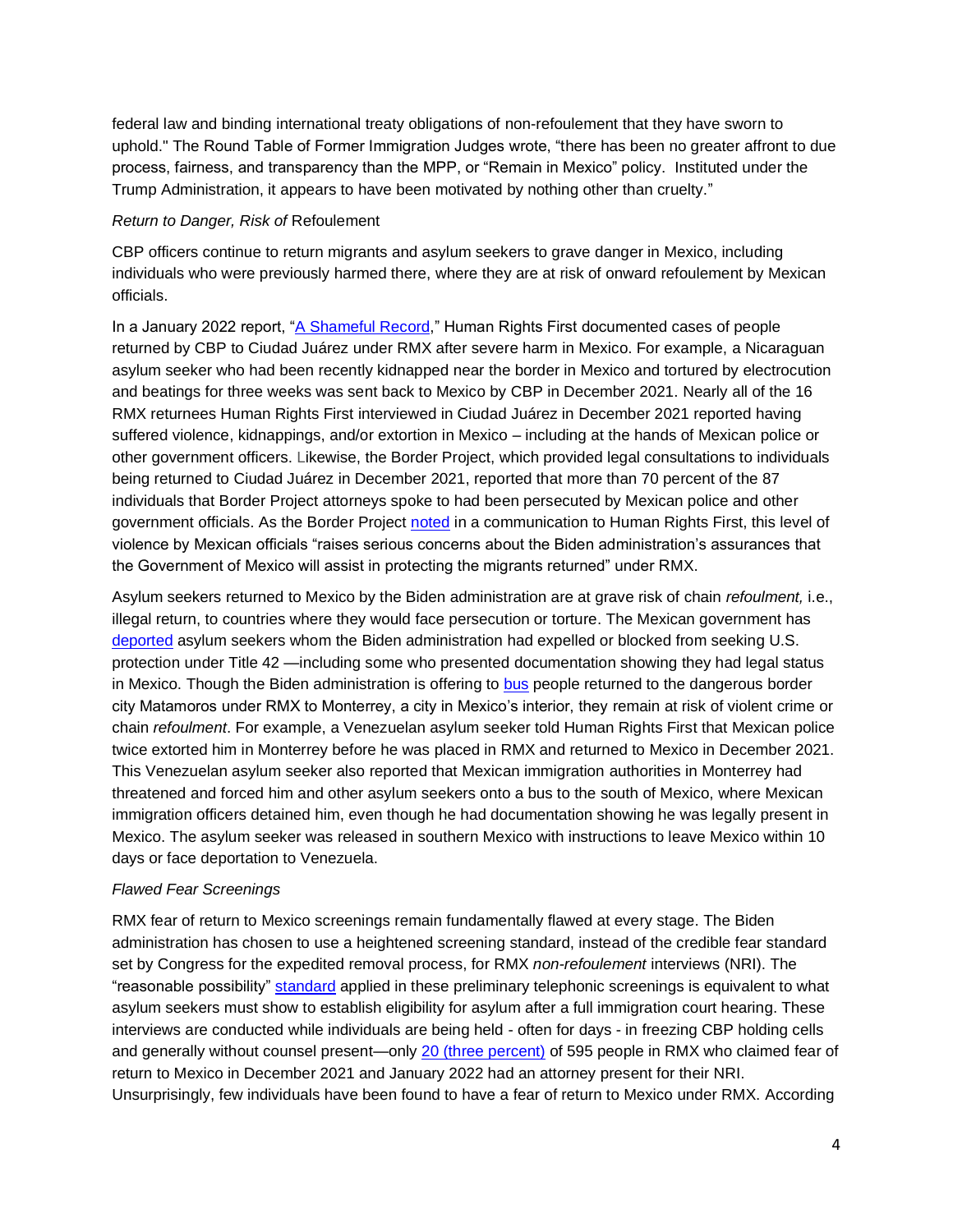to DHS [data,](https://www.dhs.gov/sites/default/files/2022-02/22_0215_plcy_mpp_cohort_report_feb2022.pdf) 88 percent of migrants and asylum seekers placed in RMX in December 2021 and January 2022 expressed fear of return to Mexico, but only 14 percent of those screened were found to face "a reasonable possibility" of harm in Mexico, despite DHS's own [recognition t](https://www.dhs.gov/sites/default/files/publications/21_1029_mpp-termination-justification-memo.pdf)hat people in RMX are targeted for kidnappings and other violent crimes. The extraordinarily low percentage of individuals receiving positive RMX fear determinations under the Biden administration is nearly identical to when these screenings were conducted under an even more heightened standard by the Trump administration [\(13](https://www.dhs.gov/sites/default/files/publications/assessment_of_the_migrant_protection_protocols_mpp.pdf)  [percent](https://www.dhs.gov/sites/default/files/publications/assessment_of_the_migrant_protection_protocols_mpp.pdf) of individuals subjected to RMX between January and October 2019 were found to have a fear of return to Mexico).

Information from the Border Project and Human Rights First interviews with individuals returned to Mexico under RMX indicate that CBP officers [interfere](https://www.humanrightsfirst.org/sites/default/files/ShamefulRecord.pdf) with meaningful access to counsel for RMX fear screenings including by pressuring individuals in RMX to waive their opportunity to speak with an attorney, failing to inform individuals in RMX of their opportunity to access counsel prior to a *nonrefoulement* interview, and blocking individuals in RMX from hiring or consulting private legal counsel. Many individuals returned to Mexico in December 2021 described the *non-refoulement* interview as confusing and chaotic. They told Human Rights First that they did not understand the purpose of the interview and were unsure who they had spoken with on the phone during the interview. For instance, a Nicaraguan asylum seeker said that he had a conversation by telephone while detained in CBP custody but did not know whether he had spoken with a government official or had received a consultation with a legal office. Indeed, none of the 18 people Human Rights First interviewed in December 2021 after they were returned to Ciudad Juárez under RMX were certain whether they had spoken with a lawyer prior to being returned to Mexico, even though free legal consultations were available to anyone in RMX at the time.

#### *Failure to Screen for Vulnerabilities*

DHS has also returned to Mexico individuals with serious medical conditions and LGBTQ persons, despite DHS [guidance](https://www.dhs.gov/sites/default/files/publications/21_1202_plcy_mpp-policy-guidance.pdf) exempting from RMX "those with a known mental or physical health issue" and "those at increased risk of harm in Mexico due to their sexual orientation or gender identity." People with health issues wrongly [returned](https://www.humanrightsfirst.org/sites/default/files/ShamefulRecord.pdf) by CBP to Mexico under RMX include a man with cancer. In December 2021 Human Rights First [found](https://www.humanrightsfirst.org/resource/inhumane-again-remain-mexico-rollout-confirms-endemic-flaws-unfixable-policy) that CBP officers were failing to ask health screening questions and falsely recording on the "Initial Health Interview Questionnaire" that migrants and asylum seekers placed in RMX have reported that they do not have any serious medical conditions. None of the 18 individuals in RMX who Human Rights First interviewed in Ciudad Juárez in December 2021 had been asked the 11 health screening questions on the form. Some were not asked any health-related questions, while others said that CBP officers inquired only generally about health issues. None of the RMX enrollees Human Rights First interviewed were asked any questions about their gender identity or sexual orientation.

## *Separating Families*

CBP continues to separate families, returning some family members through RMX to danger in Mexico. In December 2021, the Border Project [identified](https://www.humanrightsfirst.org/sites/default/files/ShamefulRecord.pdf) approximately 10 RMX returnees who had been separated from a spouse or adult children. One man who was returned to Mexico under RMX told the Border Project that he had been separated from his wife, who was six-months pregnant and suffering from epilepsy and asthma. A Venezuelan asylum seeker told Human Rights First that he had been separated from his adult brother and uncle approximately 10 RMX returnees who had been separated from a spouse or adult children. One man who was returned to Mexico under RMX told the Border Project that he had been separated from his wife, who was six-months pregnant and suffering from epilepsy and asthma. A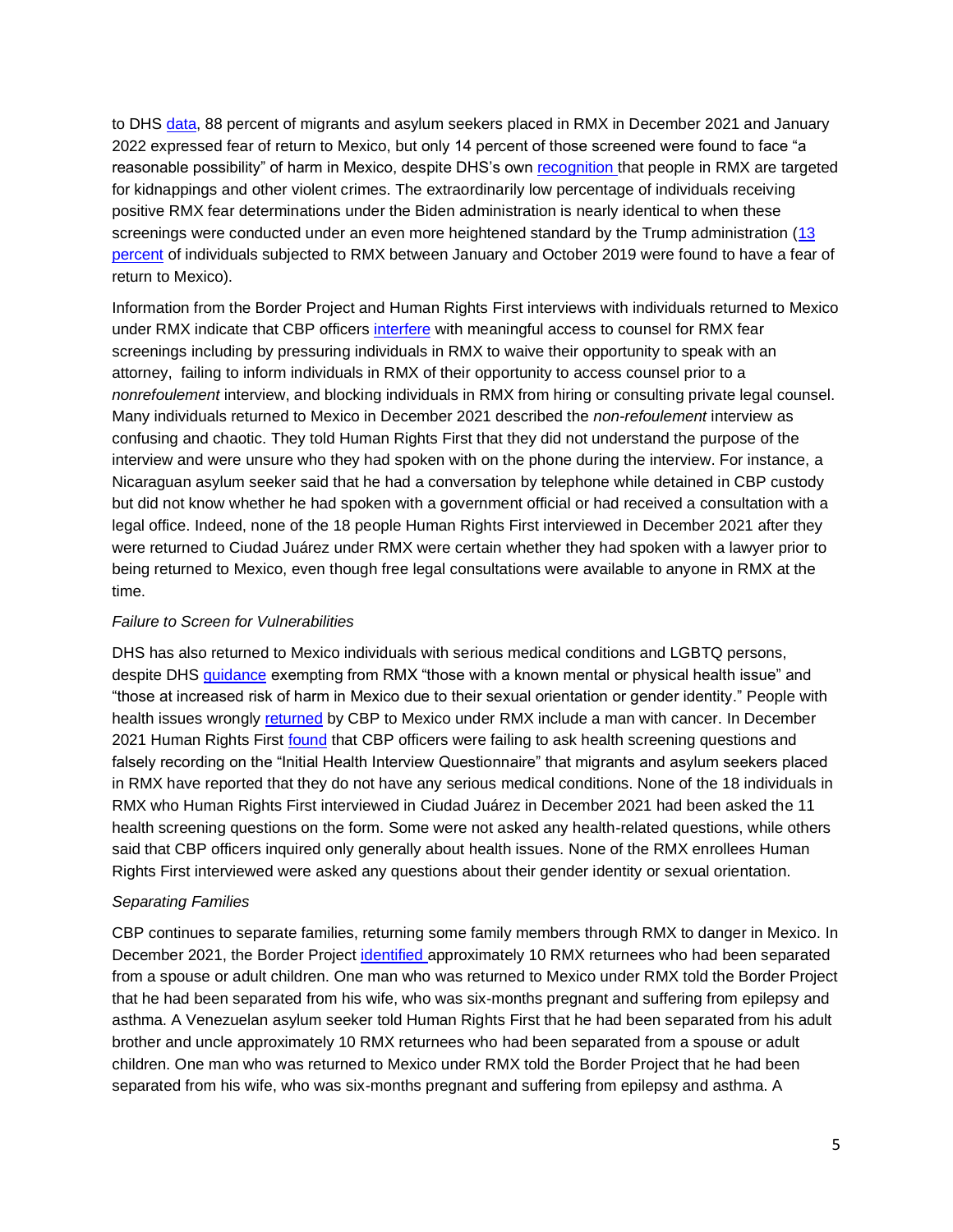Venezuelan asylum seeker told Human Rights First that he had been separated from his adult brother and uncle. DHS has also used the illegal Title 42 expulsion policy to [separate](https://www.humanrightsfirst.org/resource/failure-protect-biden-administration-continues-illegal-trump-policy-block-and-expel-asylum) countless families.

## *Throwing Out Belongings*

In addition, CBP is returning individuals without their belongings. Multiple individuals reported to Human Rights First that CBP officers discarded their personal possessions and that they were returned to Ciudad Juárez in December 2021 under RMX without their clothing, shoes, coats, or medication among other personal items - in violation of CBP's [detention standards](https://www.cbp.gov/sites/default/files/assets/documents/2020-Feb/cbp-teds-policy-october2015.pdf). This cruel and unnecessary practice exacerbates the challenges RMX enrollees face when left to wait for months in unfamiliar Mexican cities with few resources to support themselves.

#### *Due Process Barriers, Lack of Representation*

The Biden administration's reimplementation of RMX has not addressed its inherent due process denial. Like the first iteration of RMX, a very small number of individuals in RMX have managed to secure legal counsel. For example, only [6 percent](https://elpasomatters.org/2022/01/05/remain-in-mexico-court-hearings-resume-in-el-paso/) (5 of 82) of asylum seekers had legal counsel when they appeared at the El Paso immigration court for the first two days of RMX hearings in early January 2022, according to a [court observer](https://elpasomatters.org/2022/01/05/remain-in-mexico-court-hearings-resume-in-el-paso/) with Refugees International. By comparison, [93 percent](https://trac.syr.edu/phptools/immigration/asylum/) of asylum seekers had legal counsel in non-RMX asylum proceedings in Fiscal Year 2022 so far. Many asylum seekers returned to Mexico under RMX have reported that attorneys on the U.S. government-provided list of legal service providers are not taking RMX cases (often due to security concerns) or do not have capacity to assist them. RMX court observers in [El Paso](https://www.refugeesinternational.org/reports/2022/2/10/mpp-as-a-microcosm-whats-wrong-with-asylum-at-the-border-and-how-to-fix-it) and San Diego [report](https://www.sandiegouniontribune.com/news/immigration/story/2022-02-01/remain-in-mexico-hearings) that the first RMX hearings were confusing and chaotic. Observers in both courts [heard](https://www.sandiegouniontribune.com/news/immigration/story/2022-02-01/remain-in-mexico-hearings) RMX enrollees tell judges that they tried but were unable to find legal counsel.

Since the Biden administration's reimplementation of RMX, immigration court judges have already [issued](https://www.refugeesinternational.org/reports/2022/2/10/mpp-as-a-microcosm-whats-wrong-with-asylum-at-the-border-and-how-to-fix-it) *in-absentia* removal orders for some individuals who were not able to attend RMX hearings in January 2022. Judges rescheduled hearings for others who were unable to attend, but it is unclear how their new hearing dates will be communicated, as people in RMX often lack stable housing cannot always receive mail. Despite the Biden administration's claim that its version of RMX would be more transparent, DHS has limited access to RMX proceedings, improperly [threatening](https://www.sfchronicle.com/politics/article/A-California-lawyer-tweeted-what-she-saw-in-16841515.php) an attorney monitoring RMX hearings in January 2022 with legal action for publicizing her observations (then later retracting the threat).

#### **Remain in Mexico Is Illegal and Cannot Be Made Lawful**

By returning asylum seekers to wait in danger in Mexico under the Remain in Mexico program, the U.S. government is violating U.S. immigration law and international treaty commitments to avoid *refoulment*. As extensive research by Human Rights First and other [human](https://www.doctorswithoutborders.org/sites/default/files/documents/Doctors%20Without%20Borders_No%20Way%20Out%20Report.pdf) [rights](https://www.hrw.org/news/2020/02/12/us-remain-mexico-program-harming-children) [groups](https://phr.org/our-work/resources/asylum-seekers-fleeing-violence-in-mexico-and-central-america/#close-modal) have documented, the U.S. government's RMX policy (in addition to the Title 42 policy) returns people to highly dangerous regions of Mexico where they have subsequently faced, or are likely to face, horrific danger, including murder, rape, torture, kidnapping, human trafficking, and other violence. These returns violate the U.S. government's non-*refoulement* obligations under Article 33 of the 1951 Convention relating to the Status of Refugees (binding on the United States through its accession to the 1967 Protocol relating to the Status of Refugees), the Convention against Torture and Other Cruel, Inhuman or Degrading Treatment or Punishment, the International Covenant on Civil and Political Rights, and customary international law, which prohibit returning people to countries where they would be at risk of persecution, torture, or other serious harm.

#### **Continuing Illegal Expulsions Under the Deadly Title 42 Policy**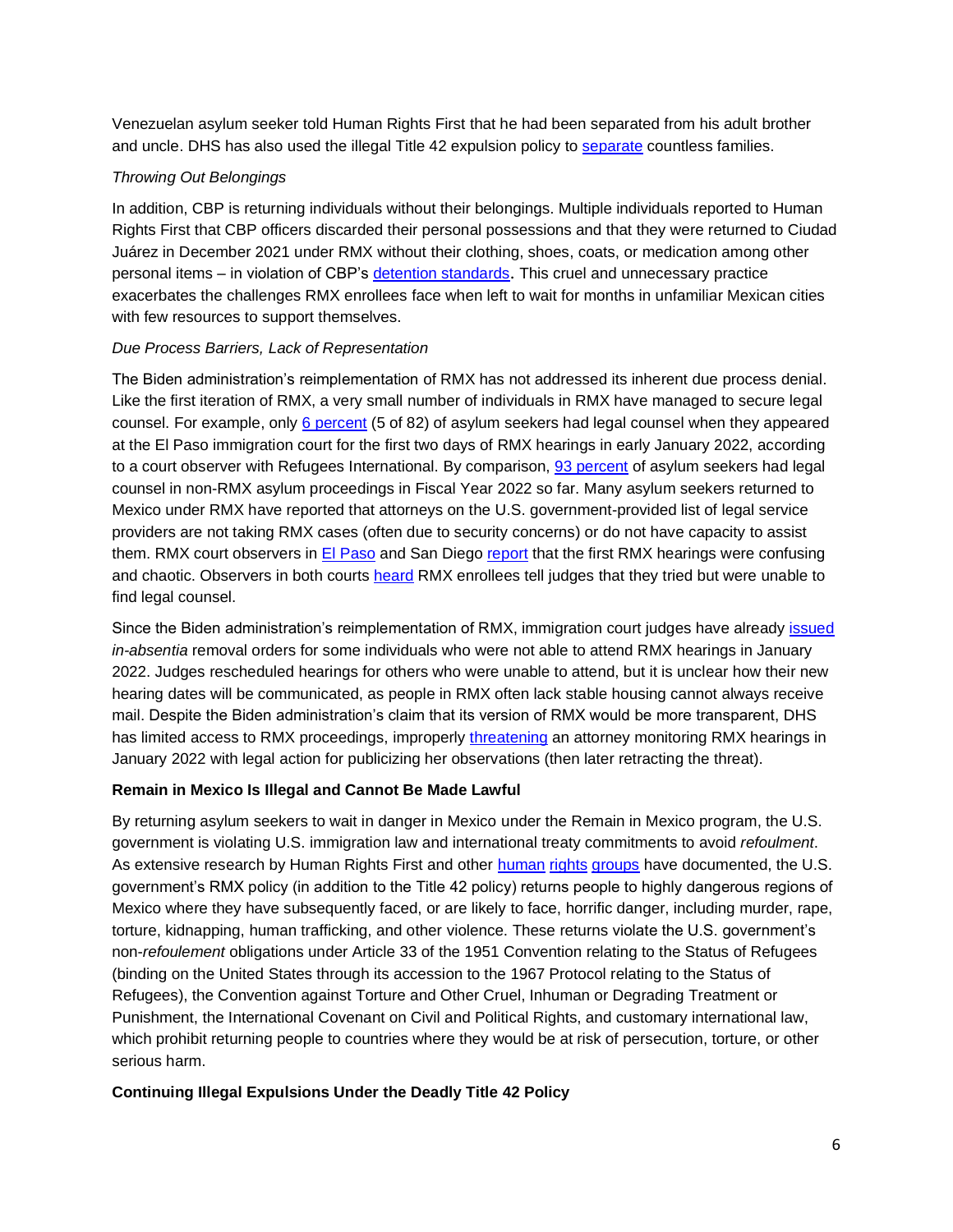At the same time the Biden administration is using RMX to return people seeking U.S. humanitarian protection to Mexico, it continues to embrace and defend, rather than end, the Trump administration's [Title 42](https://www.humanrightsfirst.org/resource/illegal-and-inhumane-biden-administration-continues-embrace-trump-title-42-policy-attacks) policy, which misuses public health authority to violate U.S. *non-refoulement* obligations, block asylum at U.S. ports of entry, and expel people seeking refuge to danger in Mexico and the countries they fled. The suffering of families, adults, and children subjected to this policy continues to mount, with at least [8,705](https://www.humanrightsfirst.org/sites/default/files/AttacksonAsylumSeekersStrandedinMexicoDuringBidenAdministration.1.13.2022.pdf) kidnappings and other attacks on people blocked or expelled to Mexico under Title 42 since President Biden took office. Since September 2021, the Biden administration used this policy to illegally expel more than [18,000](https://twitter.com/thcartwright/status/1497184673029623809) Haitians to life-threatening insecurity in Haiti. The U.S. Department of State's top legal expert, former Yale Law School Dean Harold Koh, resigned from the Department in October 2021 after [concluding](https://www.politico.com/f/?id=0000017c-4c4a-dddc-a77e-4ddbf3ae0000) [t](https://www.politico.com/f/?id=0000017c-4c4a-dddc-a77e-4ddbf3ae0000)hat the Biden administration's continued use of Title 42 to expel people seeking protection is "illegal and inhumane."

Epidemiologists and public health experts have continued to condemn the misuse of Title 42[,](https://www.publichealth.columbia.edu/node/76271) [explaining](https://www.publichealth.columbia.edu/node/76271) in September 2021 that the Centers for Disease Control and Prevention (CDC) order "does not provide adequate public health justifications for expelling asylum-seeking families at the border" and that "expulsions magnify the risks of COVID-19 transmission." In a September 2021 letter to Biden administration officials and the CDC Director, public health experts again expressed [concern](https://www.publichealth.columbia.edu/research/program-forced-migration-and-health/letter-cdc-director-walensky-hhs-secretary-becerra-and-dhs-secretary-mayorkas-august-2021-title-42-0) that the CDC has "endorsed and extended the implementation of the scientifically baseless and politically motivated Title 42 order." The United Nations High Commissioner for Refugees has [urged](https://www.unhcr.org/news/press/2021/5/60a687764/statement-attributable-un-high-commissioner-refugees-filippo-grandi-need.html) [t](https://www.unhcr.org/news/press/2021/5/60a687764/statement-attributable-un-high-commissioner-refugees-filippo-grandi-need.html)he United States to "swiftly lift the public health-related asylum restrictions that remain in effect at the border and to restore access to asylum for the people whose lives depend on it, in line with international legal and human rights obligations."

## *Action Needed by Congress*

Congress has a critical role to play in upholding U.S. refugee law and treaties, urging all possible steps to end the Remain in Mexico policy and its expansion, and urgently pressing for an end to the similar Title 42 policy and others Trump era policies that evade refugee law, effectively block refugees from U.S. asylum and endanger their lives. Congress should:

- Continue to conduct oversight and strongly urge the Biden administration to comply with U.S. and international refugee law, definitively end the Remain in Mexico policy, stop misusing Title 42 to evade refugee law, and fully restore asylum processes at the southern border – including at ports of entry, and to take all necessary administrative and judicial steps needed to do so. Congress should also request updates on action the administration has taken to end other Trump-era policies including the asylum [entry](https://www.federalregister.gov/documents/2018/11/09/2018-24594/aliens-subject-to-a-bar-on-entry-under-certain-presidential-proclamations-procedures-for-protection) and [transit](https://www.federalregister.gov/documents/2020/12/17/2020-27856/asylum-eligibility-and-procedural-modifications) bans, the ["Death to Asylum"](https://www.federalregister.gov/documents/2020/12/11/2020-26875/procedures-for-asylum-and-withholding-of-removal-credible-fear-and-reasonable-fear-review) rule, and the interim final rule implementing [Asylum Cooperative Agreements](https://www.federalregister.gov/documents/2019/11/19/2019-25137/implementing-bilateral-and-multilateral-asylum-cooperative-agreements-under-the-immigration-and) (ACAs).
- Update and reintroduce the [Refugee Protection Act,](https://www.congress.gov/bill/116th-congress/house-bill/5210?q=%7B%22search%22%3A%5B%22refugee+protection+act%22%2C%22refugee%22%2C%22protection%22%2C%22act%22%5D%7D&s=3&r=1) to ensure U.S. asylum laws uphold U.S. commitments under Article 33 of the 1951 Convention relating to the Status of Refugees, the Convention against Torture and Other Cruel, Inhuman or Degrading Treatment or Punishment, and the International Covenant on Civil and Political Rights.
- While the inherently flawed and unfixable Remain in Mexico and/or Title 42 policies continue to be implemented, conduct oversight and advance recommendations to U.S. agencies to ensure that:
	- o DHS (through information it receives from asylum seekers through USCIS, CBP and/or ICE interviews and communications) and the U.S. State Department track all reported incidents of kidnappings and other violence against individuals after they are returned to Mexico via RMX